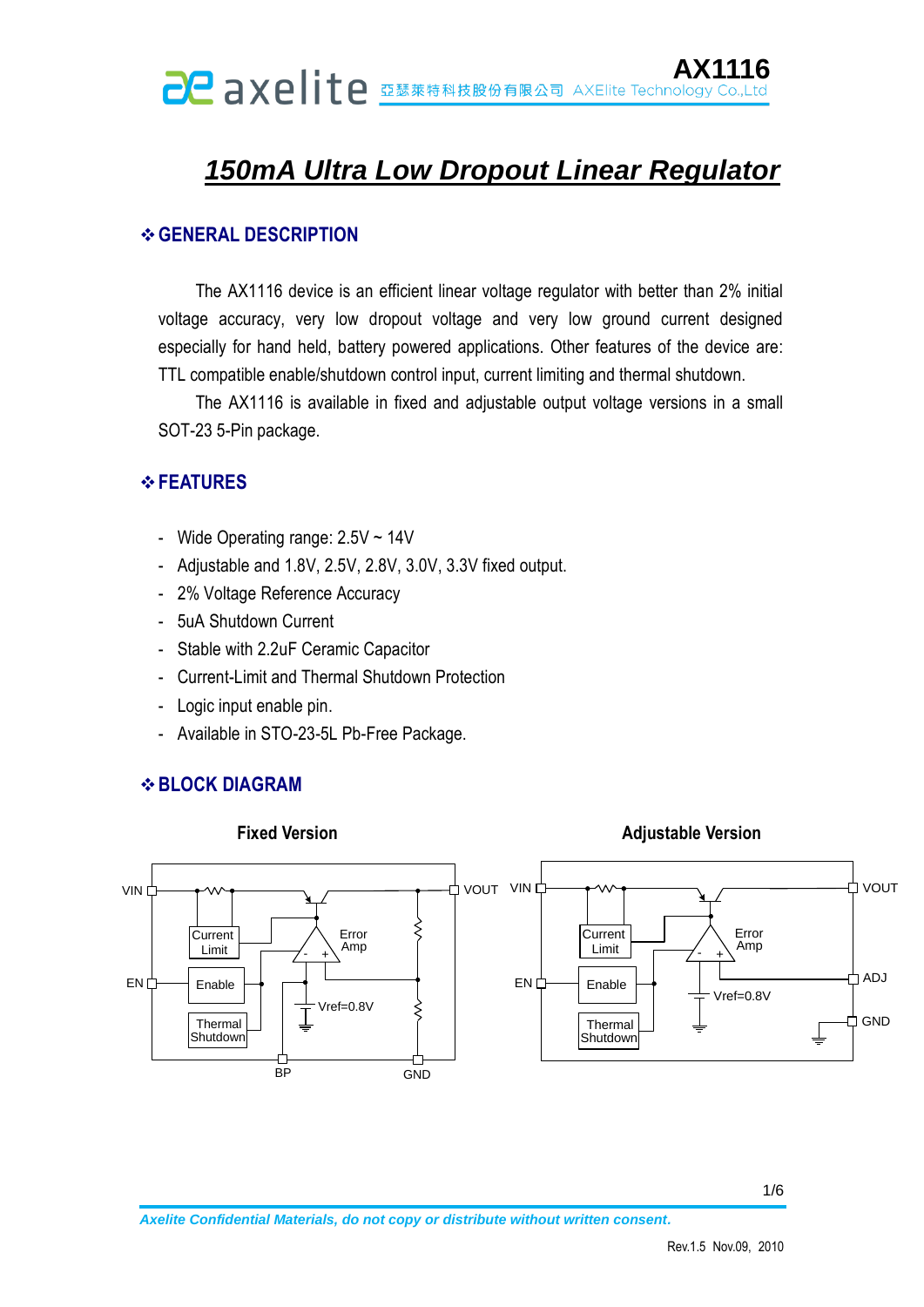# **PIN ASSIGNMENT**

The package of AX1116 is SOT-23-5L; the pin assignment is given by:



| <b>Name</b>                     | <b>Description</b>                                                                                                                                                                                                                                                                                                                                                                                |
|---------------------------------|---------------------------------------------------------------------------------------------------------------------------------------------------------------------------------------------------------------------------------------------------------------------------------------------------------------------------------------------------------------------------------------------------|
| <b>VIN</b>                      | The input pin of the regulator. Typically a large storage capacitor is<br>connected from this pin to ground to insure that the input voltage does<br>not sag below the minimum drop out voltage during the load transient<br>response. This pin must always be higher than Vout by at least the<br>amount of the dropout voltage and some margin in order for the device<br>to regulate properly. |
| <b>ADJ</b><br>(Adjustable Only) | A resistor divider from this pin to the $V_{\text{OUT}}$ pin and ground sets the output<br>voltage. To minimize the error due to the error amplifier, select the<br>values of the resistor dividers to be less than $10K\Omega$ .                                                                                                                                                                 |
| EN                              | Enable pin. A low signal or left open on this pin shuts down the output.<br>This pin must be tied High or to $V_{\text{IN}}$ for normal operation.                                                                                                                                                                                                                                                |
| <b>BP</b><br>(Fixed Only)       | A 470p to 1000pF bypass capacitor connected to this pin reduces the<br>output noise.                                                                                                                                                                                                                                                                                                              |
| <b>VOUT</b>                     | The output of the regulator. A minimum of 2.2uF with max ESR of $1\Omega$<br>capacitor must be connected from this pin to ground to insure stability.                                                                                                                                                                                                                                             |
| <b>GND</b>                      | Ground pin. This pin must be connected to the lowest potential in the<br>system and all other pins must be at higher potential with respect to this<br>pin.                                                                                                                                                                                                                                       |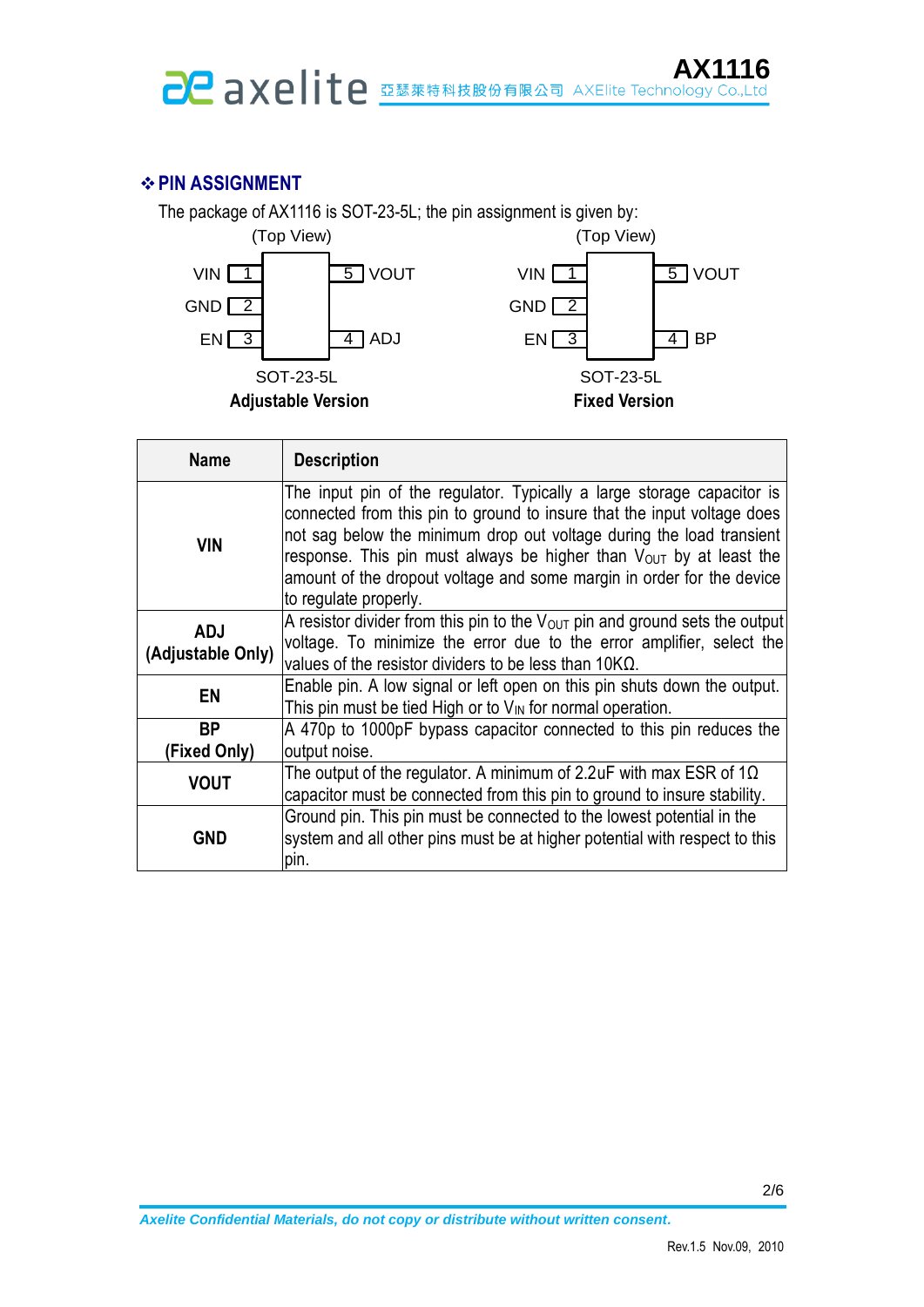### **ORDER/MARKING INFORMATION**



#### **Appendix**

| <b>Part Number</b> | <b>Identification Code</b> |
|--------------------|----------------------------|
| AX1116-ADJ         | RG                         |
| AX1116-1.8V        | RH                         |
| AX1116-2.5V        | RI                         |
| AX1116-2.8V        | RJ                         |
| AX1116-3.0V        | RK                         |
| AX1116-3.3V        |                            |

### **ABSOLUTE MAXIMUM RATINGS (TA=25°C)**

| <b>Characteristics</b>                      | <b>Symbol</b>         | Rating          | Unit          |
|---------------------------------------------|-----------------------|-----------------|---------------|
| V <sub>IN</sub> Pin Voltage                 | <b>V<sub>IN</sub></b> | $-0.3$ to 16    | V             |
| <b>EN Pin Voltage</b>                       | V <sub>EN</sub>       | $-0.3$ to 16    | V             |
| Power Dissipation                           | <b>PD</b>             | 250             | mW            |
| Storage Temperature Range                   | $T_{ST}$              | $-65$ to $+150$ | $^{\circ}C$   |
| Operating Junction Temperature Range        | ToP                   | 0 to $+150$     | $^{\circ}C$   |
| Thermal Resistance from Junction to case    | $\theta_{\text{JC}}$  | 180             | $\degree$ C/W |
| Thermal Resistance from Junction to ambient | $\theta_{JA}$         | 250             | $\degree$ C/W |

Note: θ<sub>JA</sub> is measured with the PCB copper area of approximately 1 in<sup>2</sup> (Multi-layer). That need connect to GND pin.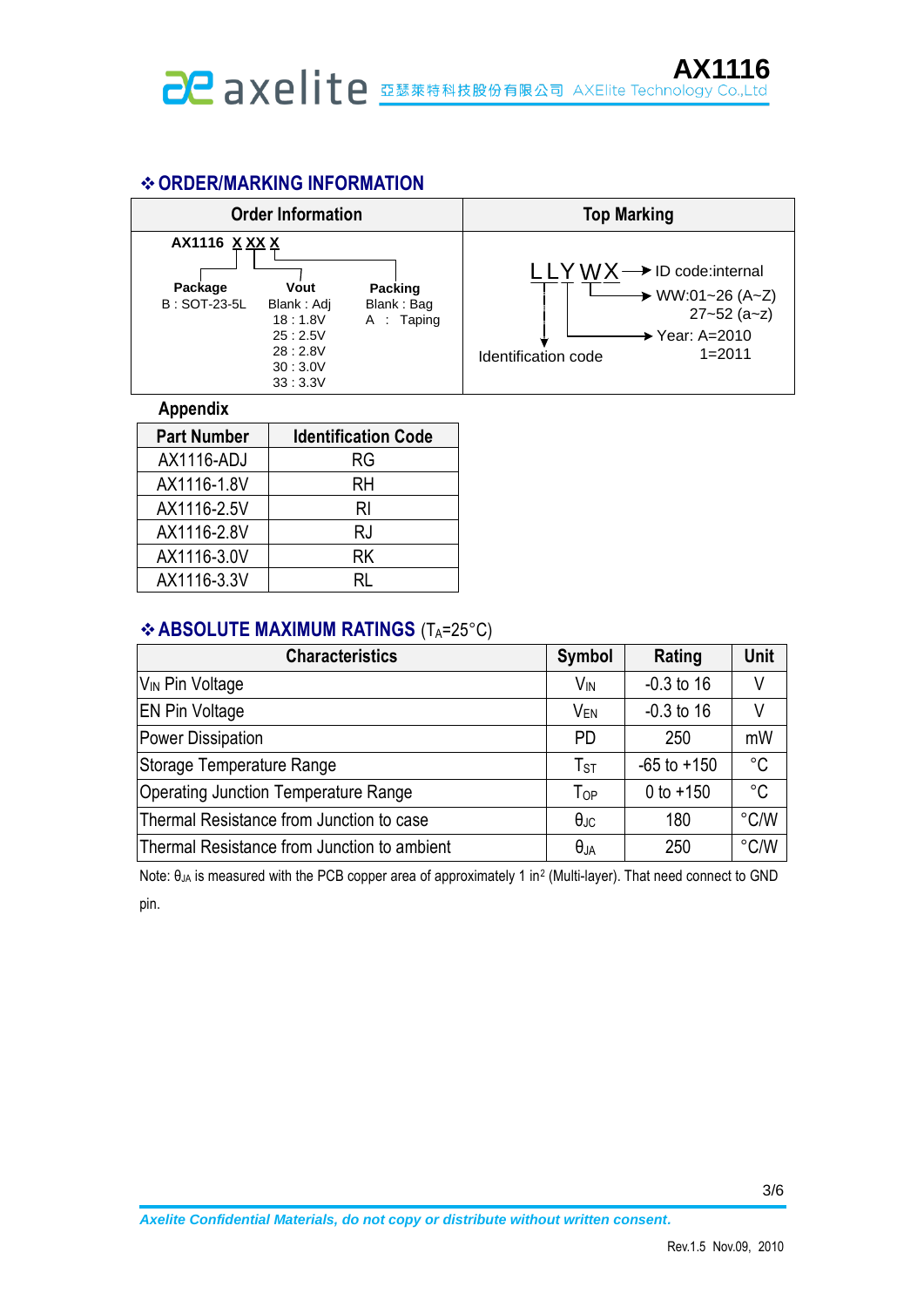# **ELECTRICAL CHARACTERISTICS**

Unless otherwise specified, these specifications apply over  $C_{\text{IN}}=C_{\text{OUT}}=2.2\text{uF}$ ,  $I_{\text{OUT}}=100\text{uA}$ ,  $V_{IN(MIN)}=2.5V($ Adjustable devices)  $V_{IN}=V_{OUT}+1V($  for fixed voltage devices),  $V_{OUT}=V_{FB}($  for adjustable version only),  $C_{BYP}$ =470pF(for fixed voltage devices),  $V_{EN}$ =2V and  $T_A$ =25°C Typical values refer to  $T_A = 25^\circ \text{C}$ . Low duty cycle pulse testing is used which keeps junction and case temperatures equal to the ambient temperature.

| <b>Characteristics</b>                                                     | Symbol                                                                    | <b>Conditions</b>                              |                          |                |                          | Min Typ Max Units |
|----------------------------------------------------------------------------|---------------------------------------------------------------------------|------------------------------------------------|--------------------------|----------------|--------------------------|-------------------|
| <b>VIN Supply Voltage</b>                                                  | V <sub>IN</sub>                                                           |                                                | 2.5                      |                | 14                       | V                 |
| Reference Voltage                                                          | VOUT                                                                      |                                                | $-2$                     | $\blacksquare$ | $+2$                     | $\%$              |
| <b>ADJ Pin Current</b>                                                     | V <sub>IN</sub> =2.5V, V <sub>OUT</sub> = V <sub>ADJ</sub><br><b>LADJ</b> |                                                | $\overline{a}$           | 0.1            |                          | uА                |
| Line regulation                                                            | VLine                                                                     | V <sub>OUT</sub> +1V <v<sub>IN&lt; 14V</v<sub> |                          | 0.1            | $\overline{\phantom{0}}$ | $\%$ /V           |
| Load regulation (Note1)                                                    | VLoad                                                                     | 1mA < I <sub>OUT</sub> < 100mA                 | $\overline{a}$           | 1.5            |                          | $\%$              |
| $V_{\text{IN}}$ =10V, l <sub>OUT</sub> =150mA<br><b>Thermal Regulation</b> |                                                                           | 10ms pulse                                     | L,                       | 0.05           |                          | % /W              |
|                                                                            | <b>VDROP</b>                                                              | $I_{\text{OUT}} = 100$ uA                      | 10<br>$\overline{a}$     |                |                          |                   |
| Dropout Voltage<br>(Note2)                                                 |                                                                           | $IOUT=50mA$                                    | $\blacksquare$           | 50             |                          | mV                |
|                                                                            |                                                                           | $I_{\text{OUT}} = 100 \text{mA}$               | $\blacksquare$           | 120            |                          |                   |
| Ground current (Note3)                                                     | <b>I</b> GND                                                              | $V_{EN}$ = 2V $I_{OUT}$ = 100uA                | $\blacksquare$           | 120            |                          | uA                |
| <b>Shutdown Current</b>                                                    | I <sub>SD</sub>                                                           | $V_{EN}$ =0V to 0.8V or Open                   | ÷,                       | 5              |                          | uA                |
| Minimum Load Current                                                       | <b>I</b> Min                                                              |                                                |                          | 5              |                          | mA                |
| <b>Current Limit</b>                                                       | <b>CL</b>                                                                 | V <sub>OUT</sub> =0V                           | 150                      |                |                          | mA                |
| EN Pin Logic input threshold                                               | V <sub>ENH</sub>                                                          | High (regulator ON)                            | 2.0                      |                |                          | V                 |
| voltage                                                                    | V <sub>ENL</sub>                                                          | Low (regulator OFF)                            |                          |                | 0.8                      | V                 |
|                                                                            | <b>IENH</b>                                                               | $V_{EN}$ =2V (ON)                              | $\overline{\phantom{a}}$ | 20             |                          | uA                |
| <b>EN Pin Input Current</b>                                                | <b>IENL</b>                                                               | $V_{EN} = 0V$ (OFF)                            | $\overline{\phantom{0}}$ | 0.01           |                          | uA                |

Note1. Low duty cycle pulse testing with Kelvin connections is required in order to maintain accurate data.

Note2. Dropout voltage is defined as the minimum differential voltage between  $V_{IN}$  and  $V_{OUT}$  required to maintain  $r$ egulation at  $V<sub>OUT</sub>$ . It is measured when the output voltage drops 1% below its nominal value.

Note3. Ground current is the regulator quiescent current plus the pass transistor current. The total current from the supply is the sum of the load current plus the ground pin current.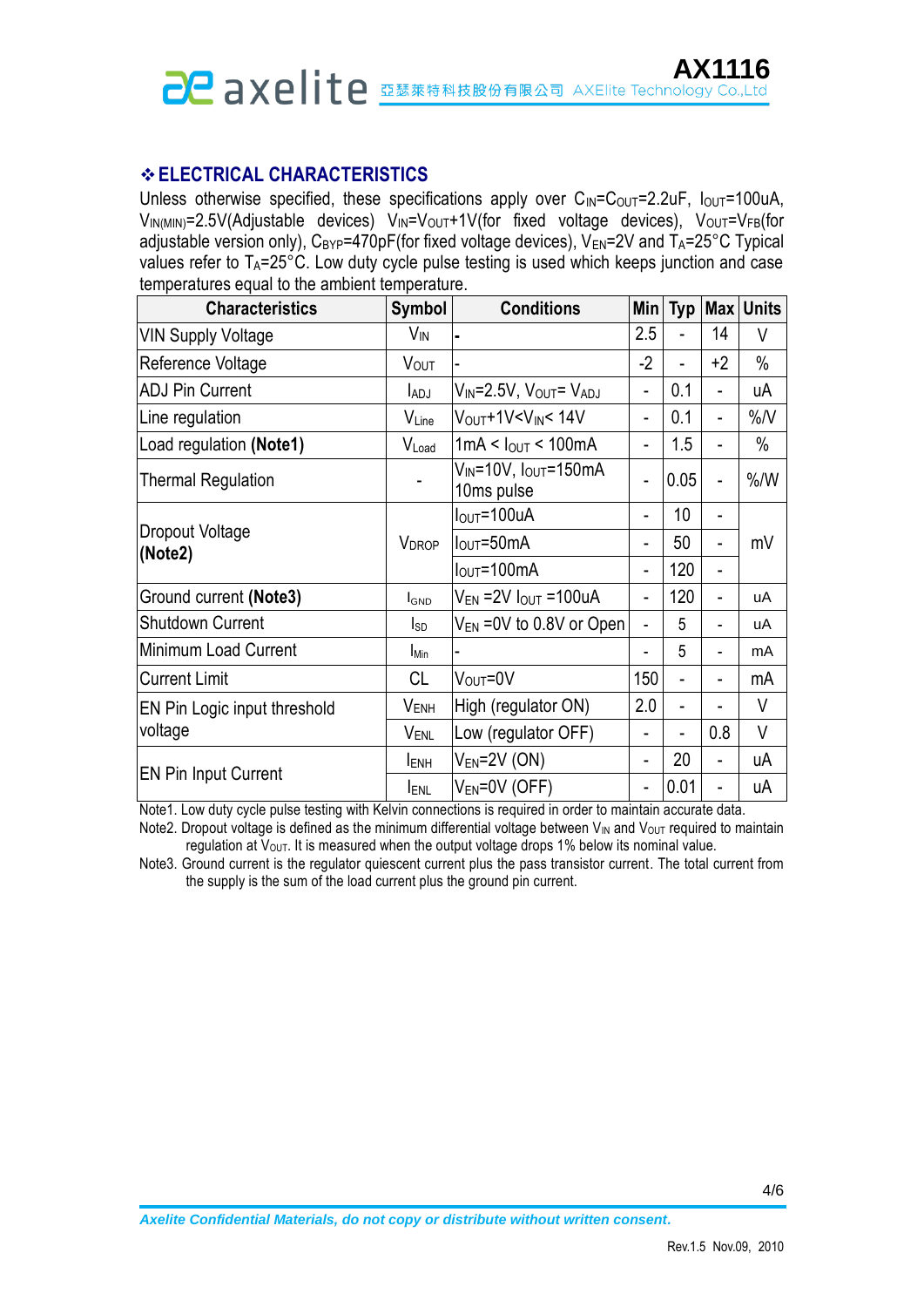# **APPLICATION CIRCUIT**

**1. Fixed Version**



### **2. Adjustable Version**



 $V_{OUT}=0.8*(1+R1/R2)$